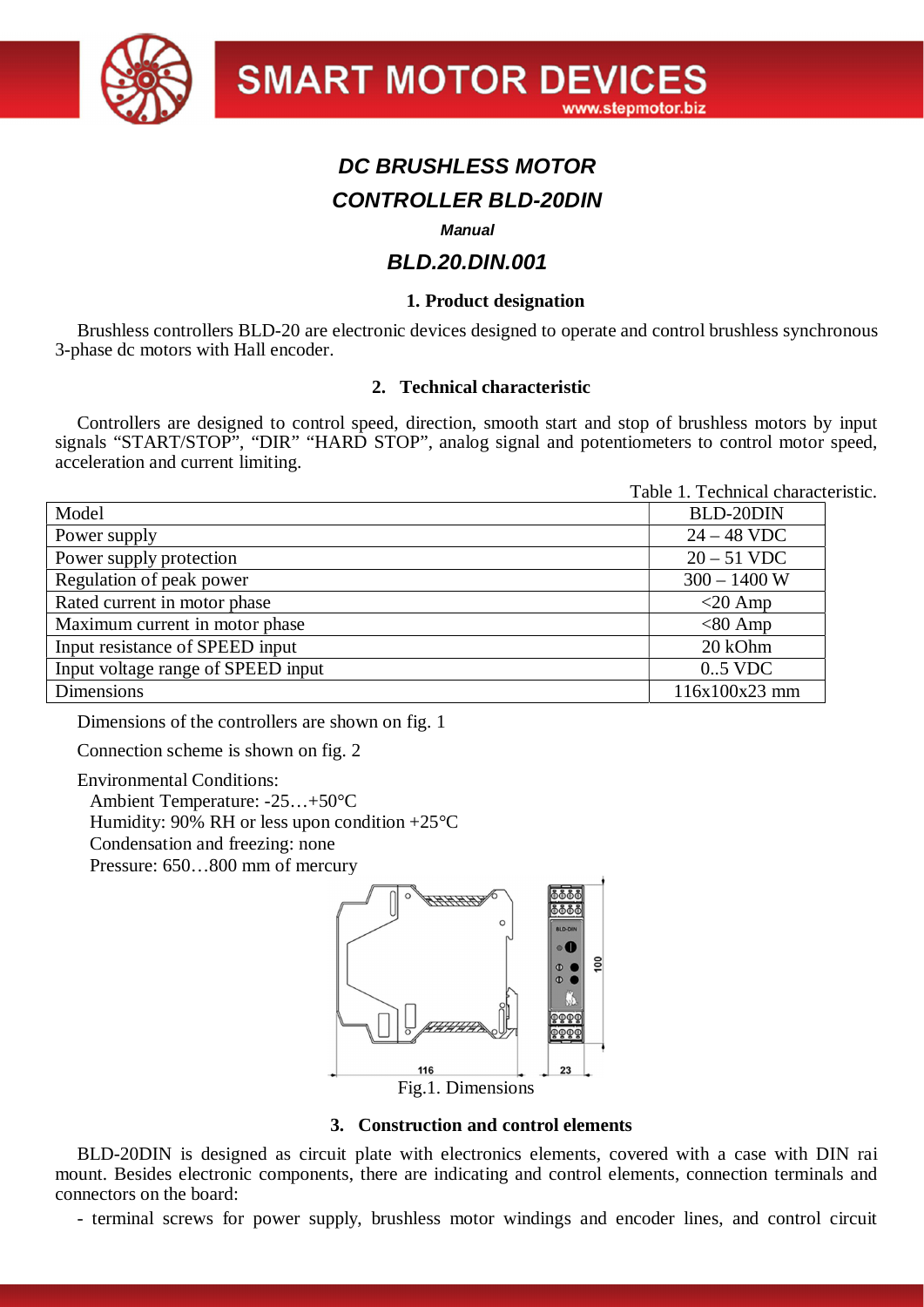

#### connection;

- button and connectors «START/STOP» for connection of an external signal – to start and stop of a motor;

- button and connectors "START/STOP" for connection of an external signal – to change motor rotation direction;

- internal preset potentiometers to acceleration and consumption current limiting;
- internal potentiometer to control motor speed;
- terminals for connection of an external potentiometer for motor speed control;
- terminals for connection of external signal of emergency stop "HARD STOP";
- LED for indication of the controller operation status;
- internal brake for recuperation energy consumption (10 W, 11 Ohm);

Location of terminals and control elements are shown on fig. 2.



- 1. Output 5 VDC for external potentiometer
- 2. Emergency stop signal "HARD STOP"
- 3. Power supply GND
- 4. Power supply 24 48 VDC
- 5. Signal "START/STOP" (clean contact)
- 6. Signal "DIR" (clean contact)
- 7. Analog signal input for connection of an external speed regulation potentiometer
- 8. Signal GND
- 9. Output for supply of Hall sensors
- 10. Hall sensor phase A
- 11. Hall sensor phase B
- 12. Hall sensor phase C
- 13. GND of Hall sensors
- 14. Motor phase A
- 15. Motor phase B
- 16. Motor phase C

SPEED – internal potentiometer for speed regulation – internal potentiometer for limiting of peak power  $\vec{a}$  - internal potentiometer for adjusting of motor acceleration/deceleration ► - "START/STOP" button

**DIR**" button

Fig. 2. Location of terminals and control elements

# **4. Assembly and connection**

Please, learn this manual carefully before connection and assembly.

Please, wire just when power is off. Do not attempt to change wiring while the power is ON.

Please, provide a reliable contact in connection terminals. During wiring, please, observe the polarity and wire management

Follow the next instruction during connection:

1. Connect a motor to the controller according the fig. 2. Motor phases must be connected to terminals 14 – 16. Hall sensors signals must be connected to terminals 10 – 12. GND of HALL sensors must be connected to the terminal 13, supply of HALL sensors signals must be connected to terminal 9.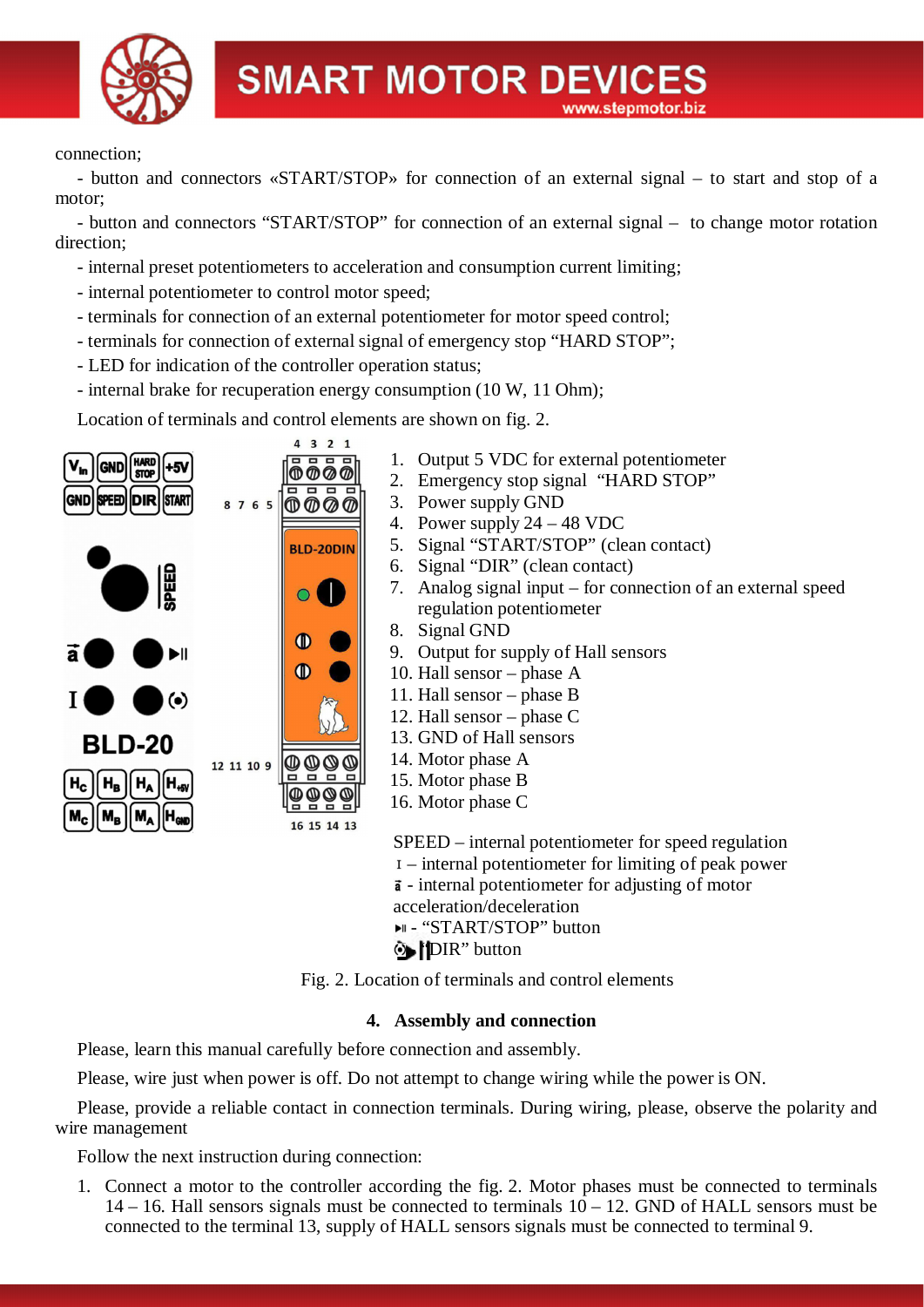

2. Connect external control elements according schemes on fig. 3:



Fig. 3. Connection of power supply and external control elements

Ŕ

- type of external signals «START/STOP», «DIR», «HARD STOP» clean contact;
- full resistance of external potentiometer for speed control approximately 4..5 KOhm.

3. Connect power supply to the contacts 3 and 4 according to the specification of the power supply unit. Input voltage range 24 – 48 VDC is allowed. The power supply unit should provide working voltage without voltage slump (choose power supply unit with ample of power). Connection wires should be suitable for the motor current.

# **5. Operation**

- 1. Make sure the power supply is turned off. Please, wire just when power is off.
- 2. Connect the motor and power supply to the controller according to section 4.
- 3. Choose the speed adjusting method:
	- Internal potentiometer additional connection isn't required. End CW position of the potentiometer is related to maximum motor rotation speed.
	- External potentiometer connect external potentiometer to the speed contacts  $1 (+5V)$ ,  $7 (SPEED)$ and 8 (GND). Minimum resistance of the potentiometer is related to maximum motor rotation speed. Increasing of the potentiometer resistance leads to motor speed decreasing. Internal speed adjusting potentiometer should be turned to the end CCW position.
- 4. If needed, connect control elements to the "START/STOP", "DIR" and "HARD STOP" contacts according to the section 4 and fig. 3. As a default, "START/STOP" and "DIR" inputs are handled as per the front edge of the signal. Please, contact the manufacturer or official representative if need to change signals handling to a signal level type.

Input "HARD STOP" is intended for emergency stop. This contact should be closed for normal operation.

- 5. Set suitable to an application motor acceleration/deceleration by using of internal potentiometer (fig. 2). End CCW position of the potentiometer is related to the maximum acceleration time.
- 6. Set suitable to the motor limit of peak power (fig. 2). If the consumption peak power will be exceeded for 15 µs, it will lead to emergency stop.
- 7. Turn on the power supply. The controller is ready for operation.

# **6. Alarms indication**

LED on the front panel of the controller indicates the controller operation status. In case of normal operation the indicator is green. Green indicator blinks during motor operation (approx. 1 time per second). In case, if during operation the indicator turns to red and doesn't blink, it means the maximum torque is reached, speed stabilization impossible – for proper work choose a motor with more output power. In case of alarms the indicator blinks green and red. The number of red blinks represents the alarm code (refer to the table 2).